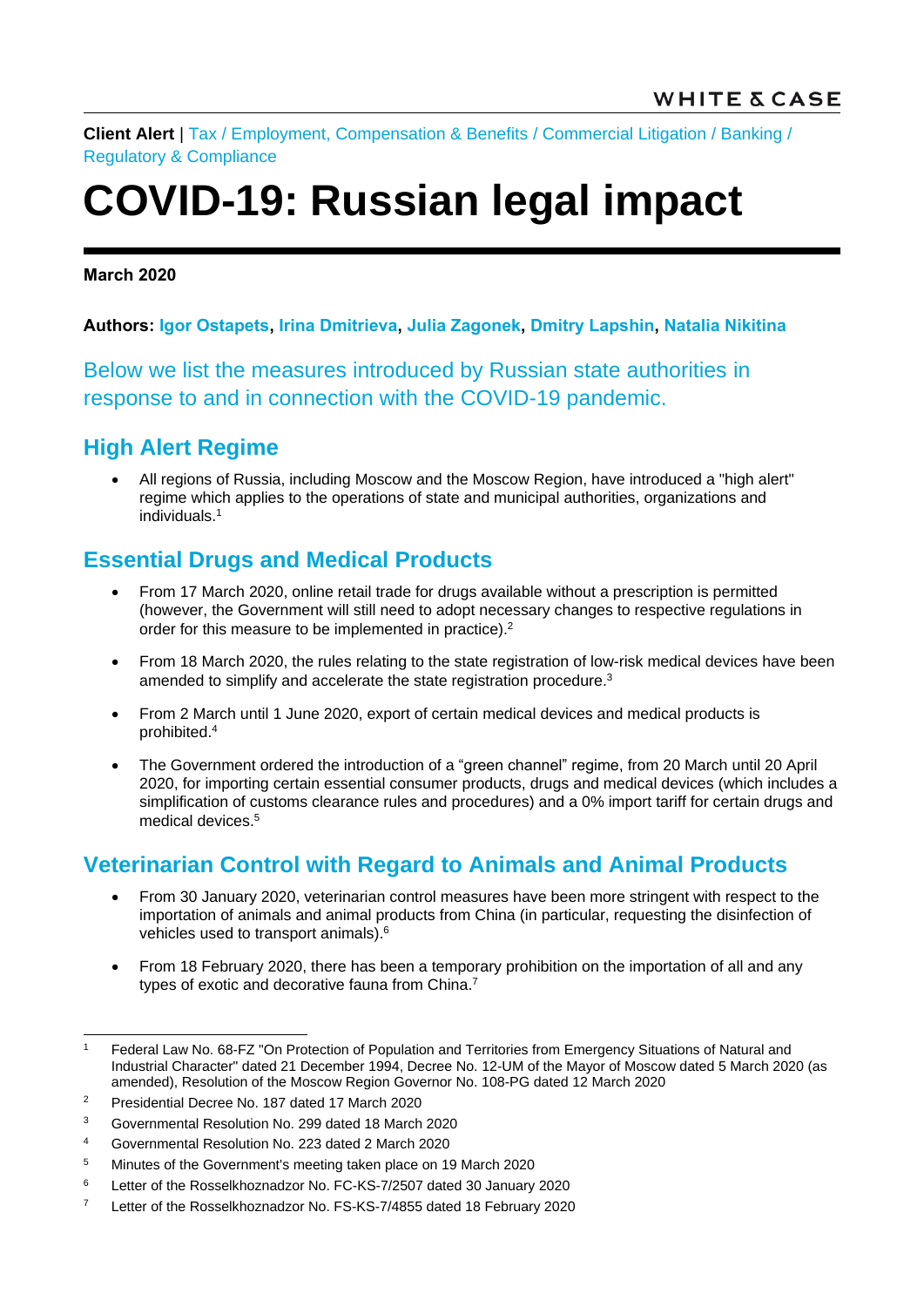#### **Travel and quarantine**

- From 18 March until 1 May 2020, foreigners are not allowed to enter Russia (with a few exceptions).<sup>8</sup>
- From 20 March 2020, international flights are temporarily restricted for passengers, with only the following flights permitted: scheduled international flights to the capital cities (or other designated city) of foreign countries and charter flights for the purposes of allowing Russian citizens home and foreign citizens to their home countries.<sup>9</sup>
- From 18 March 2020, a 14-day self-quarantine period has been introduced for all individuals arriving in Russia. Such persons, upon arrival, must notify the "hot-line" set up in every Russian region (about their stay abroad and contact information in Russia) and, in case of any health issues, request medical assistance in a timely manner (without visiting the hospital) as well as comply with the quarantine rules. If the individual develops any symptoms of infection, or their condition deteriorates, they will be immediately hospitalized and lab testing of persons contacted by them shall be arranged.<sup>10</sup>
- From 26 March until 14 April 2020, so far only in Moscow, all individuals older than 65 as well as those who have certain diseases must undergo self-quarantine at home (including in country houses (dachas)). There is an exception in relation to individuals whose presence is critical for the functioning of their employer organization, as well as for certain specifically designated individuals (in Moscow by the Headquarters of Measures Aimed at Prevention of Bringing and Spreading of COVID-19 (the "**Headquarters**")). Such individuals on self-quarantine will be provided with state financial assistance (to a total of RUB 4,000) and with social assistance (e.g. the delivery of prescription drugs free of charge or at reduced prices and relief from penalties for utilities debts during this period). These individuals, if employed, will be transferred to a remote working regime, or upon their consent will be provided with annual paid vacation. 11

#### **Employment**

- Employers must assist employees who have returned from abroad with self-quarantine for 14 days.<sup>12</sup> The nature of this assistance has not been specified. Within the scope of general employment rules, an employer may allow employees to work remotely from home where it is possible; and absence from work is also possible in case of sick leave (confirmed with a medical sick leave certificate).<sup>13</sup>
- On 10 March 2020, the Russian Service for Consumer Protection (Rospotrebnadzor) issued Recommendations on measures to prevent COVID-19, which should be implemented by employers (among others, to ensure that employees may wash or disinfect their hands, temperature measurement, the cleaning of premises, etc.).<sup>14</sup>
- In Moscow and the Moscow Region, all employers must:<sup>15</sup>

- 9 Direction of the Government No. TG-P12-2111 dated 20 March 2020
- <sup>10</sup> Order of the State Chief Doctor No. 7 dated 18 March 202
- <sup>11</sup> Decree No. 12-UM of the Mayor of Moscow dated 5 March 2020 (as amended)
- <sup>12</sup> Order of the State Chief Doctor No. 7 dated 18 March 2020. Note that sick-leave pay (on account of the Federal Social Fund) is calculated based on the employee's average per-day-salary. A reduction of 60% is applied for employees with a length of service of less than 5 years (and a reduction of 80% is applied for employees with a length of service of less than 8 years)

<sup>14</sup> Letter of the Russian Consumer Protection Service No. 02/3853-2020-27 dated 10 March 2020

l <sup>8</sup> Governmental Resolution No. 635-r dated 16 March 2020. Exception is made, inter alia, for diplomats, official representatives of foreign states or international organizations, and their family members, automobile transportation drivers, air, sea and water transportation crew members, individuals travelling in connection with the death of close relative, foreigners who permanently reside in Russia (i.e. on the basis of the residence permit) or who are in transit via Russian airports.

<sup>13</sup> Order of the State Chief Doctor No. 7 dated 18 March 2020

<sup>15</sup> Decree No. 12-UM of the Mayor of Moscow dated 5 March 2020 (as amended), Resolution of the Moscow Region Governor No. 108-PG dated 12 March 2020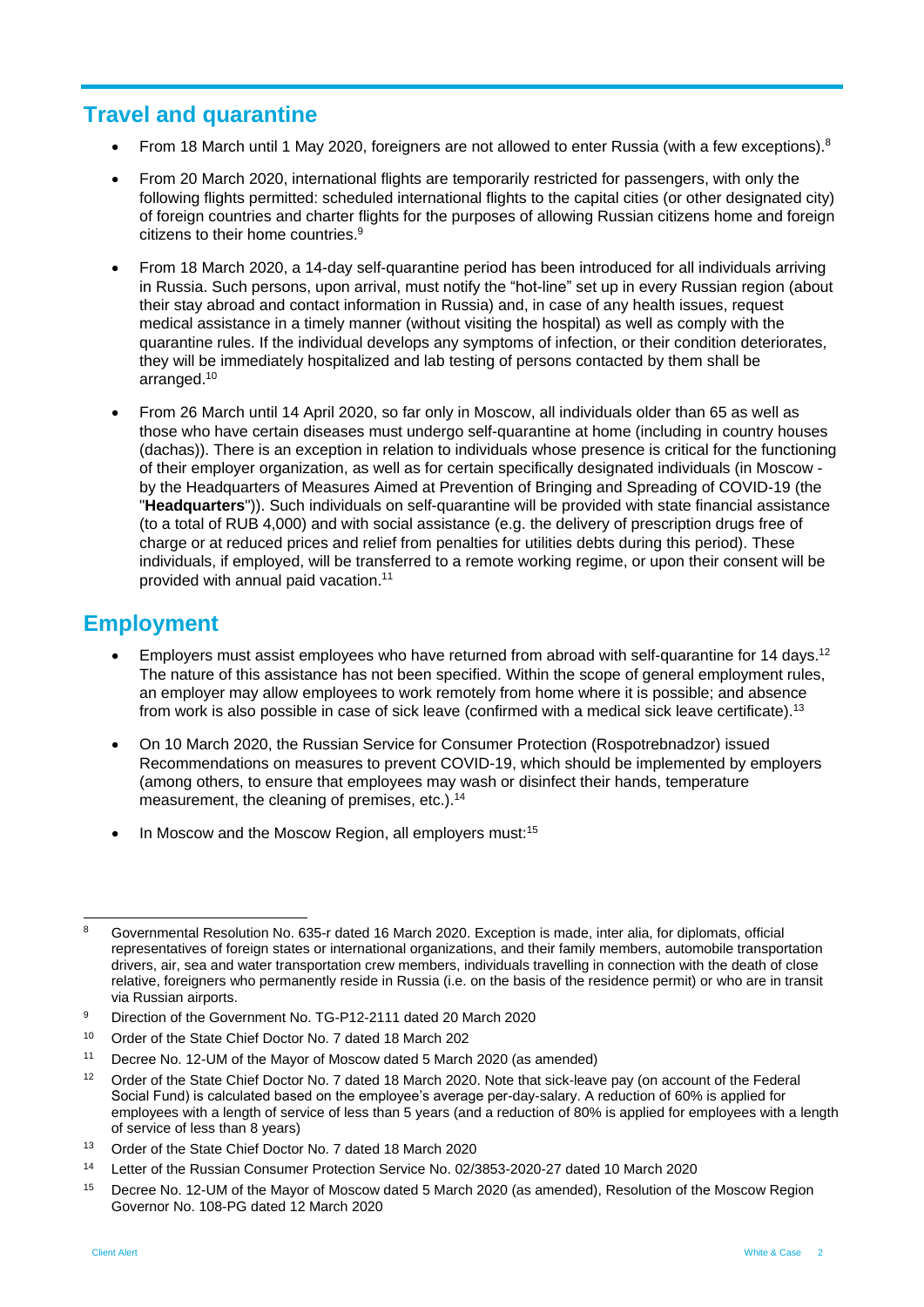- Ensure that employee temperatures are measured and that those with increased temperatures are suspended (from accessing the workplace);
- Assist employees with self-quarantine when it is required;
- Provide the Headquarters and Federal Consumer Protection Service for Moscow Region respectively upon their request with information about employees infected with COVID-19 and their interactions with others in the course of the performance of their duties at work, and ensure the disinfection of premises where the infected individual(s) might have been present;
- Prevent employees who have been issued with a quarantine requirement from an authorized doctor from attending the workplace.
- In Moscow, all public schools are closed from 21 March through 12 April 2020. To date, the Moscow authorities have made no announcements with respect to arrangements for working parents (for the time being, such arrangements can be made with the employer on a case by case basis); however, consideration is being given to whether working parents should be given the right to obtain a medical sick leave certificate.
- From 18 March 2020, new applications for the employment of foreigners (including for the issuance of work visas, work permits and permits to employ foreign citizens) were temporarily suspended.<sup>16</sup>

### **Deferrals for Tax and Social Contributions**

- The Government ordered the suspension, until 1 May 2020, of the initiation of any new state control audits (such as with regard to compliance with fire safety requirements, communication requirements, industrial safety, as well as tax and customs audits (with a few exceptions)). 17
- *Taxpayers operating in tourism and air transportation as well as in sport, culture, and cinematography*: The Government ordered the Federal Tax Service (FTS) to defer until 1 May 2020 any enforcement measures aimed at the collection of taxes and mandatory social contributions (MSC). It further ordered the Ministry of Finance to take steps to amend the Tax Code to the effect that respective taxpayers may apply for deferral of taxes on a no-interest basis. <sup>18</sup>
- *Small and medium sized businesses (SMB):* The Government ordered the deferral, for three months, of payment of MSC and rentals for the lease of state and municipal property. <sup>19</sup>

### **Shareholders' Meetings by way of Absentee Voting**

 In 2020 general shareholders' meetings with an agenda including matters, which require voting in person under the Russian JSC Law (i.e. election of the board of directors, election of the audit committee, approval of the auditor, approval of the annual accounts), can be held by way of absentee voting, if so decided by the board of directors.

### **Bankruptcy**

- The Russian Government is preparing a draft of a federal law for submission to the State Duma introducing a moratorium upon the initiation of bankruptcy proceedings.
- The Russian Government ordered the FTS, state corporations and federal executive authorities to postpone the submission of bankruptcy applications against persons owing debts in respect of the state budget, or to federal executive authorities and state corporations (as well as their subordinated organizations) until 1 May 2020. <sup>20</sup> The Russian Government also recommended that executive bodies of Russia's constituent subjects and the Central Bank of Russia (CBR) take the same actions

l <sup>16</sup> Governmental Resolution No. 635-r dated 16 March 2020

<sup>&</sup>lt;sup>17</sup> Direction issued by the Russian Government on 18 March 2020

<sup>&</sup>lt;sup>18</sup> Directions issued by the Russian Government on 18 and 20 March 2020

<sup>&</sup>lt;sup>19</sup> Minutes of the Government's meeting taken place on 19 March 2020

<sup>&</sup>lt;sup>20</sup> Direction issued by the Russian Government on 19 March 2020